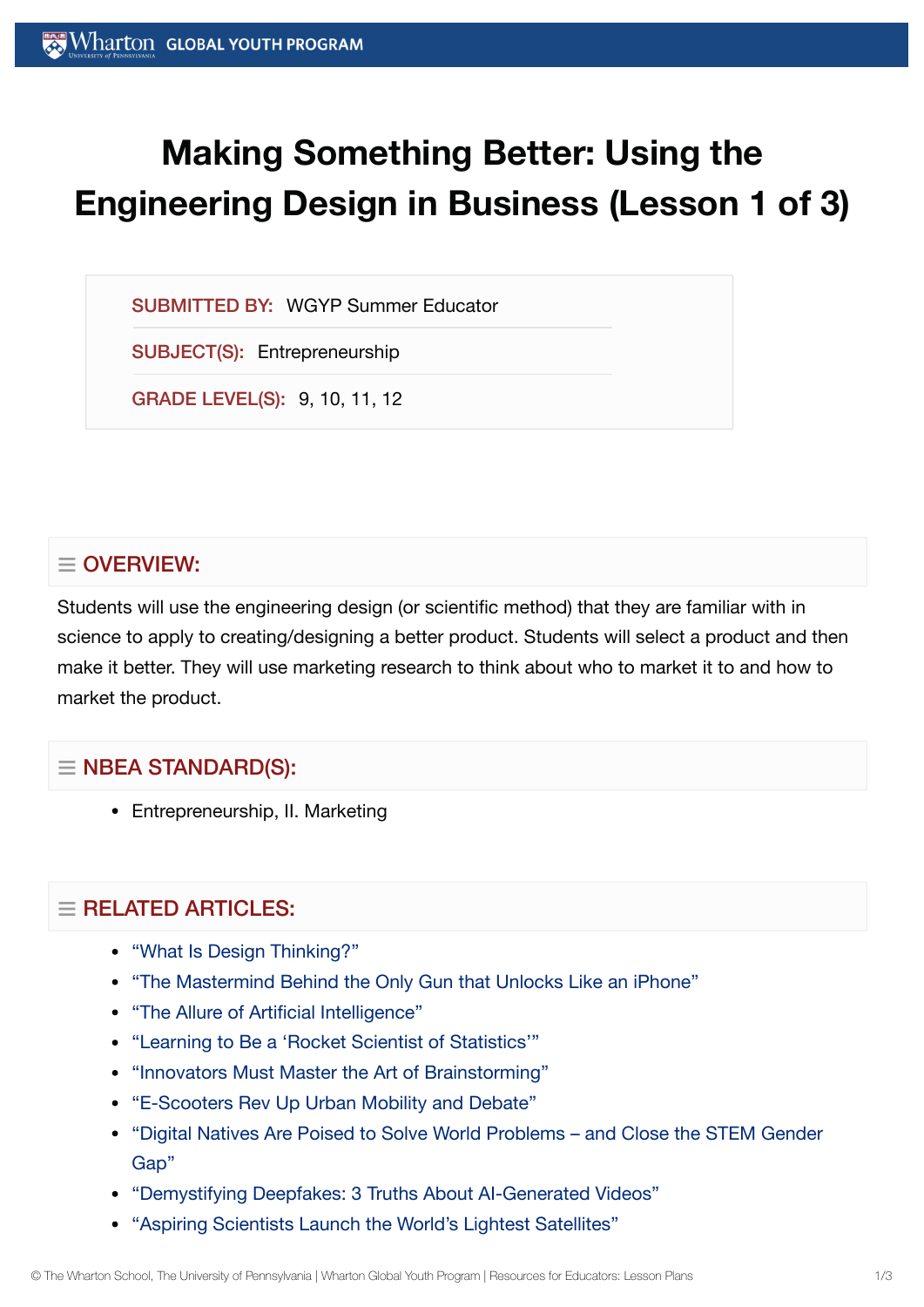- "A World Where 'AI Is Going To Get into [Everything'"](https://globalyouth.wharton.upenn.edu/articles/teen-app-developer-embraces-world-ai-going-get-everything/)
- "A High School Freshman [Raises Funds on](https://globalyouth.wharton.upenn.edu/articles/product-development-learning-navigate-kickstarter-campaign/) Kickstarter for Her New Kind of Backpack"
- "A [Hackathon](https://globalyouth.wharton.upenn.edu/articles/a-hackathon-how-to/) How-to"

#### **Standards:**

• Analyze customer groups and develop a plan to identify, reach and keep customers in a specific target market.

## **Common Core Standard(s):**

- CCR Standard for Reading:
- CCR Standard for Speaking and Listening: Prepare for and participate effectively in a range of conversations and collaborations with diverse partners, building on others' ideas and expressing their own clearly and persuasively.
- CCR Standard for Speaking and Listening: Integrate and evaluate information presented in diverse media and formats, including visually, quantitatively, and orally.

**Objectives/Purposes:** Students will learn to apply market research to a new product.

## **Wharton Global Youth Program Article:**

[Cheesy Garlic](https://globalyouth.wharton.upenn.edu/articles/lays-lesson-in-brand-awareness/) Bread Chips: Lay's Lesson in Marketing and Brand Awareness

#### **Other Resources/Materials:**

Teacher needs to bring in 10 to 15 school supplies so students can select one to redesign (i.e. folder, bookbag, book shelf, binder, pencil, etc.)

## **Activity:**

- 1. Do Now: As students walk in, they should take a copy of the article "Cheesy Garlic Bread Chips: Lay's Lesson in Marketing and Brand Awareness." Students should read the article silently and be prepared to discuss it. (*5-10 min*)
- 2. Teacher will lead a discussion about the article. (*5 min*)
	- What is the overall message of the article?